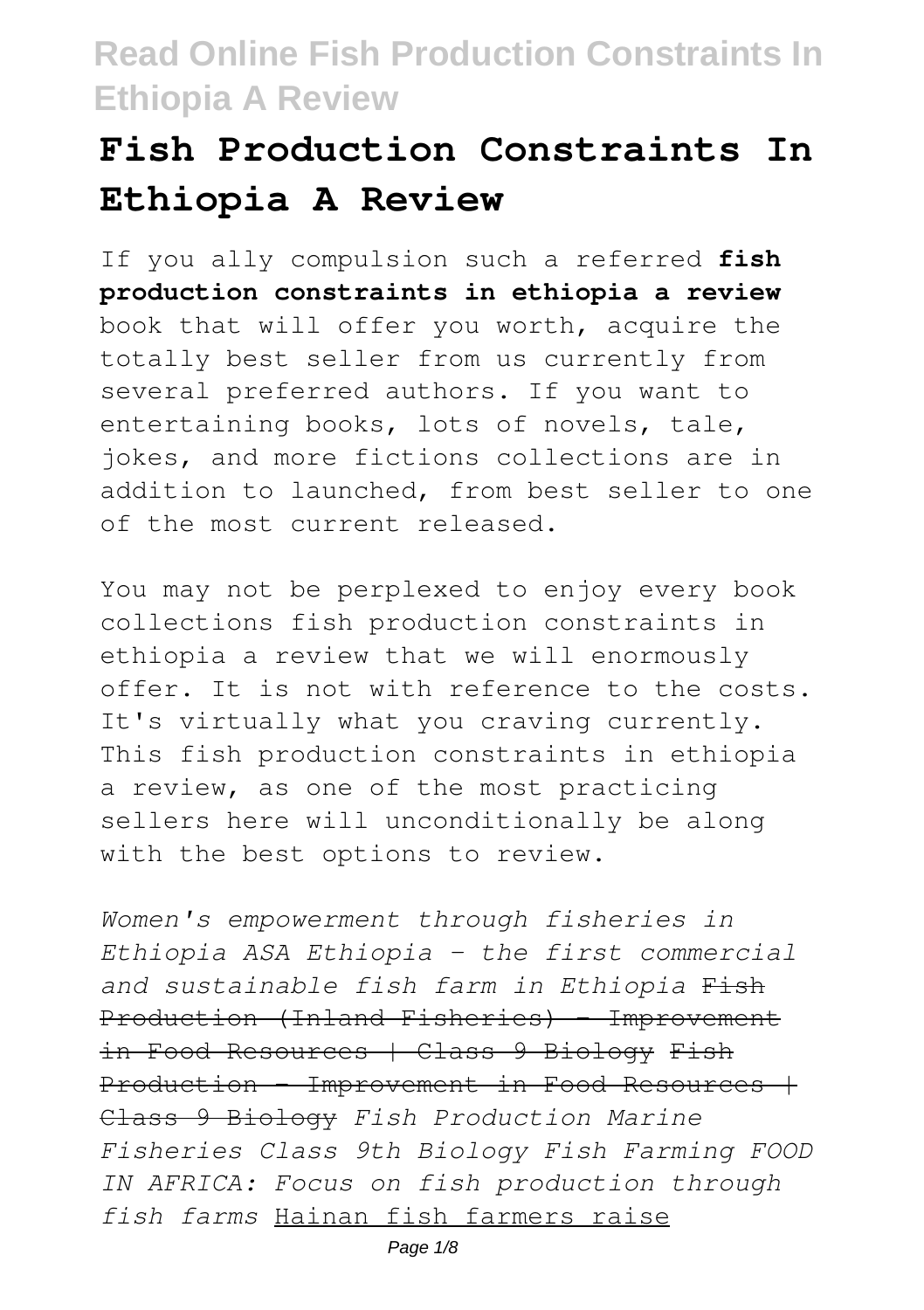standards Entrepreneur invests in Fish Bank Ethiopia with the help of DGGF Career in fisheries science \u0026 fish farming |Bachelor of Fisheries Science-Bfsccareers,course,salary *Amazing! Fish Farming Tanks Tech to Boost Fish Production* Global Status of Biotech Crops and the Philippine Adoption Experience *Ethiopia: 3 ??? ?????*  $Fish$  hatchery | breeding fish - Pangasius breeding *How to make a Trout....or a million of them.*

Botswana Fish Farming (Aqua Culture) [VLOG#9] A Short Trip to Hainan Island, China The game changer for fish farming in Kenya **Functional aquafeed the sustainable solution** for the industry Youths in agribusiness in Zambia *Making Fish Farming Pay ???????? ?? Kravis Aqua ???? ????? ?? RAS Setup ??????* Global Status of Biotech Crops and the Philippine Adoption Experience Fish Pond Management Techniques (Subtitles) | ???? ???? ??? ????? ?? ???????| Fish Farming Business Bioethics Interest Group COVID 19 Webinar Series Faith \u0026 COVID 19

William Jack Hernandez Sport Fish Hatchery Tour**Biofloc fish farming, How to start biofloc fish farming ,profit training** CATLA FISH FARMING!!! HARVESTING!!! ICE PACKING!!! Biofloc fish farming, 6????? ??? ???? ??? How to start ,profit training *How to Start Fish Farming in India|Investment Profit beginner Tips By Sultan Fish Farm Fish Production Constraints In Ethiopia*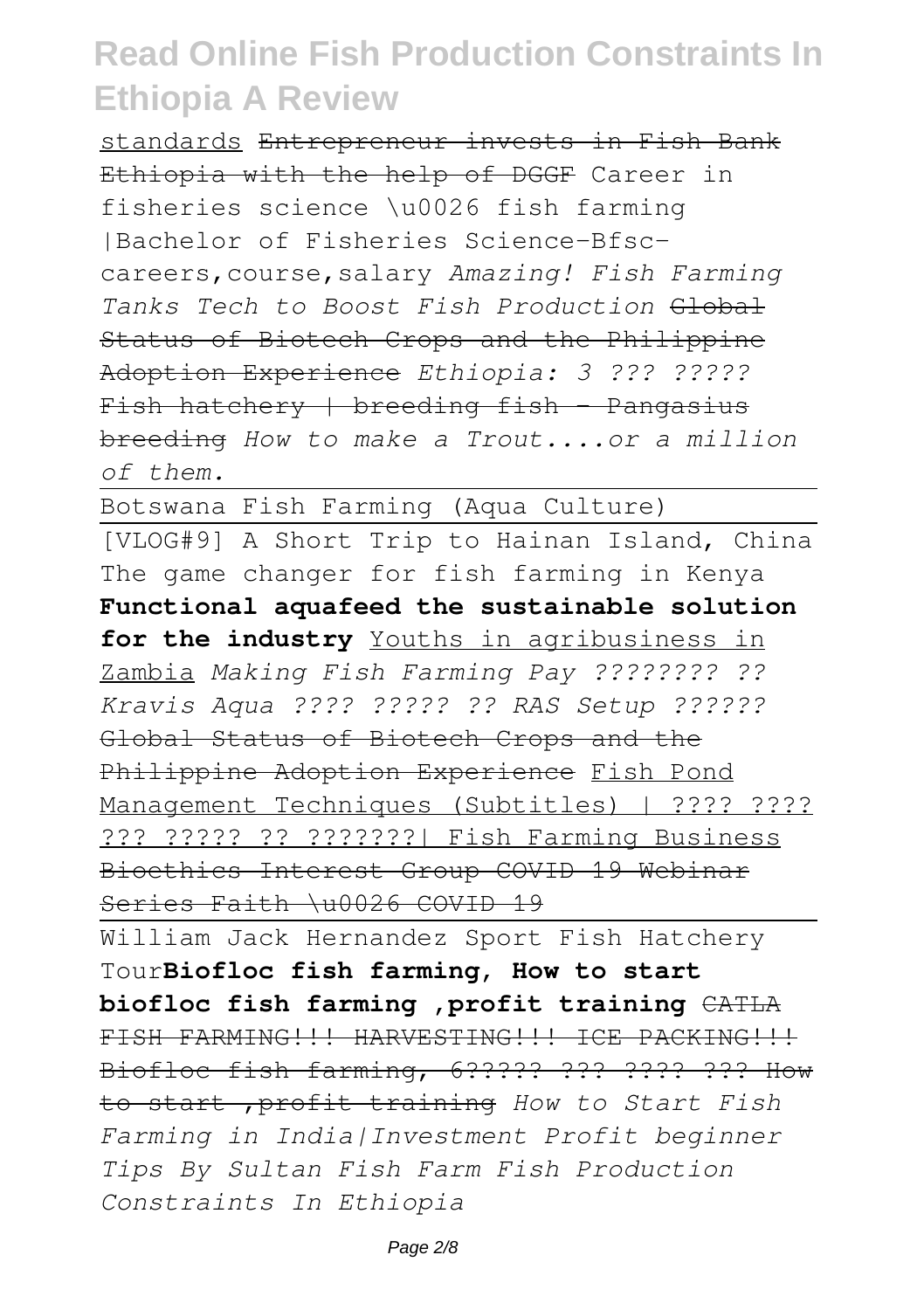(PDF) Fish Production Constraints in Ethiopia: A Review | Alebachew Tilahun - Academia.edu Fish has historically played an important role in food security in many countries and contributes to do so in globally, providing 15-20 percent of animal protein intake. Fish farming has been practiced in different parts of the world like Europe.

*(PDF) Fish Production Constraints in Ethiopia: A Review ...* production constraint of fish in Arbaminch, Ethiopia. In the society, have less awareness for control and prevent illegal activity fishing communities of Lake Chamo and Abaya. However, several factors were affecting on the fish production and welfare, due to over fishing, illegal fishermen, irrigation and fishing on the closed area, shore

#### *Fish Production Constraints in Ethiopia: A Review*

production constraint of fish in Arbaminch, Ethiopia. In the society, have less awareness for control and prevent illegal activity fishing communities of Lake Chamo and Abaya. However, several factors were affecting on the fish production and welfare, due to over fishing, illegal fishermen, irrigation and fishing on the closed area, shore Fish Production Constraints in Ethiopia: A Review At present, the country Ethiopia has an estimated annual total exploitable fish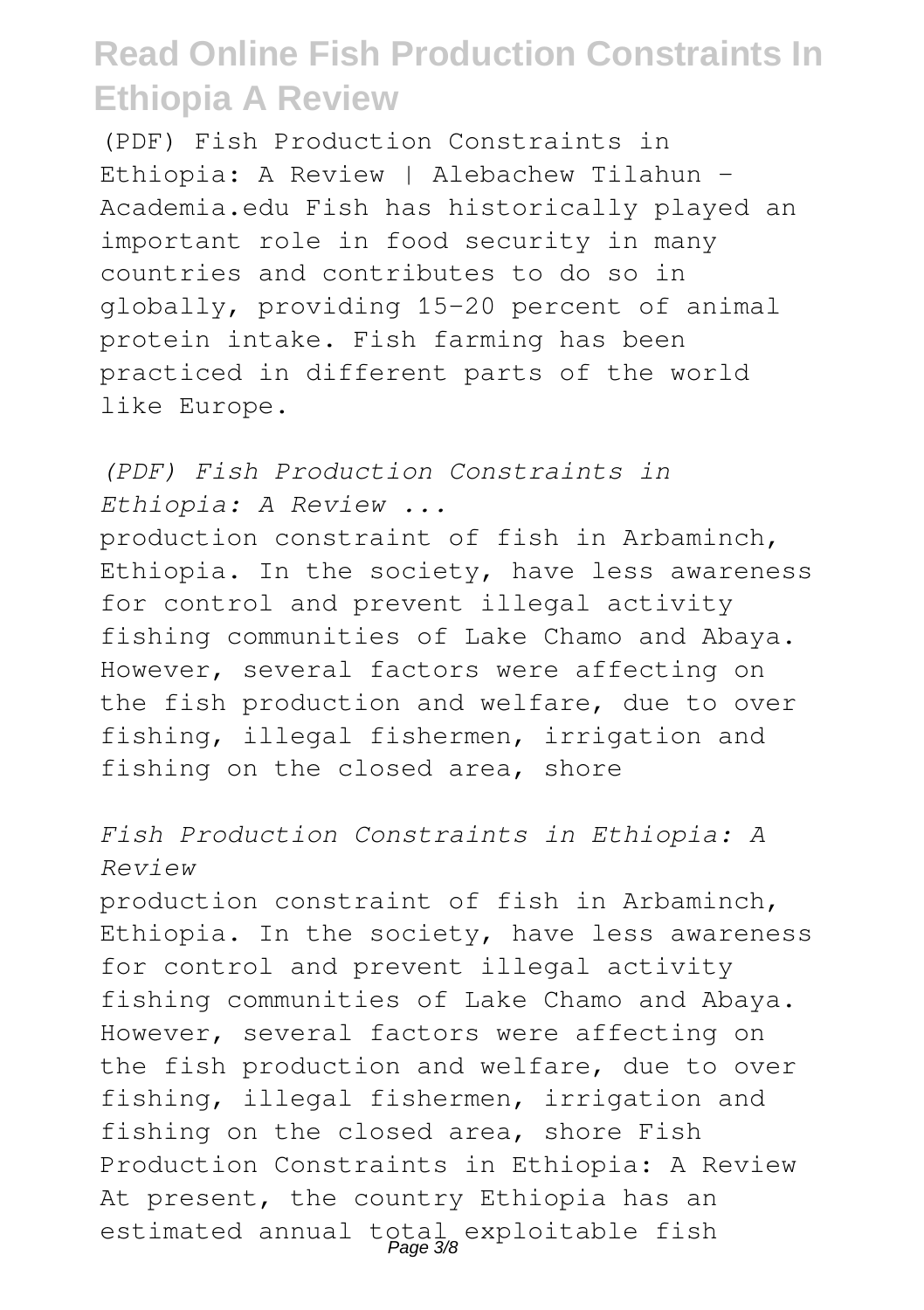potential of 51,481 tons ...

*Fish Production Constraints In Ethiopia A Review* More than 180 fish species were harbored in these water bodies (Temesgen and Getahun, 2016). The fish production potential is estimated for 51,500 tons per year in Ethiopia. However, only 30-38% of this potential is currently used (Mitike, 2015; Temesgen and Getahun, 2016) [32, 35].

*Review in current problems of Ethiopian fishery: human and ...*

Fish Production Constraints In Ethiopia production constraint of fish in Arbaminch, Ethiopia. In the society, have less awareness for control and prevent illegal activity fishing communities of Lake Chamo and Abaya. However, several factors were affecting on the fish production and welfare, due to over fishing, illegal fishermen, irrigation and fishing on the closed area, shore Fish Production Constraints in Ethiopia: A Review

*Fish Production Constraints In Ethiopia A Review*

al., 2017). Eventhough there were different types of fish species in Ethiopia mainly dependence on Nile tilapia was seen. That is Nile tilapia is benchmark of the country fish farm production hence, narrowing Ethiopian production diversity of aquaculture. Eventhough, African catfish has great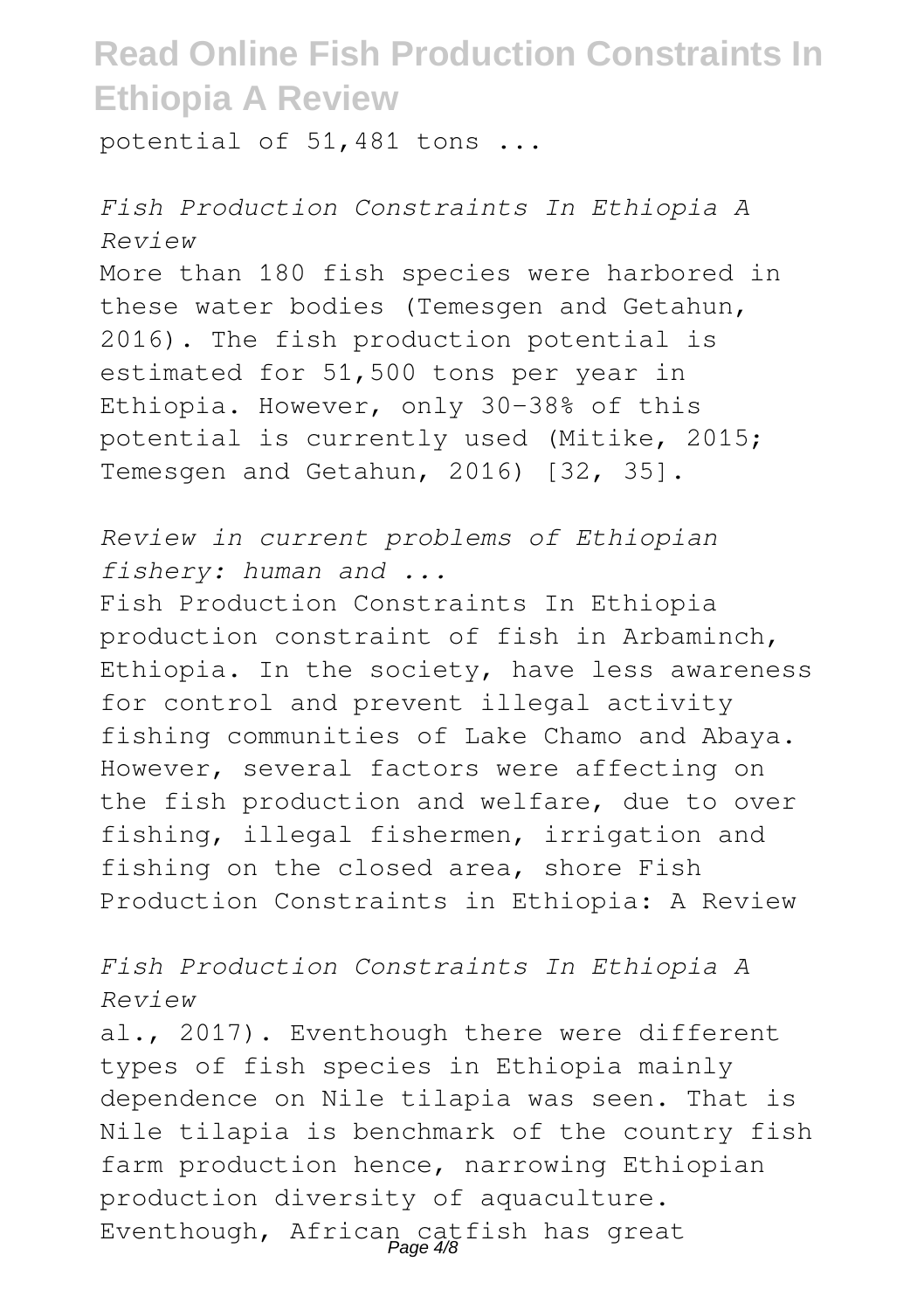economic importance next to Nile tilapia in  $th$ e

#### *(PDF) AQUACULTURE POTENTIAL, STATUS, CONSTRAINTS AND ...*

production constraint of fish in Arbaminch, Ethiopia. In the society, have less awareness for control and prevent illegal activity fishing communities of Lake Chamo and Abaya. However, several factors were affecting on the fish production and welfare, due to over fishing, illegal fishermen, irrigation and fishing on the closed area, shore Fish Production Constraints in Ethiopia: A Review

#### *Fish Production Constraints In Ethiopia A Review*

At present, the country Ethiopia has an estimated annual total exploitable fish potential of 51,481 tons, which can meet only 79 percent of the current actual demand, 55 percent of the projected demand in 2010 and 44 percent of the projected demand in 2015, based solely on population size.

*Review on Opportunities and Constraints of Fishery in Ethiopia* Ethiopia-Import and export value of fish and fishery products (FAO, 2014) FAO (2012) reports as per capita fish consumption declining in some Sub-Saharan African nations during the 2000s, but ...

*(PDF) AQUACULTURE POTENTIAL, STATUS,* Page 5/8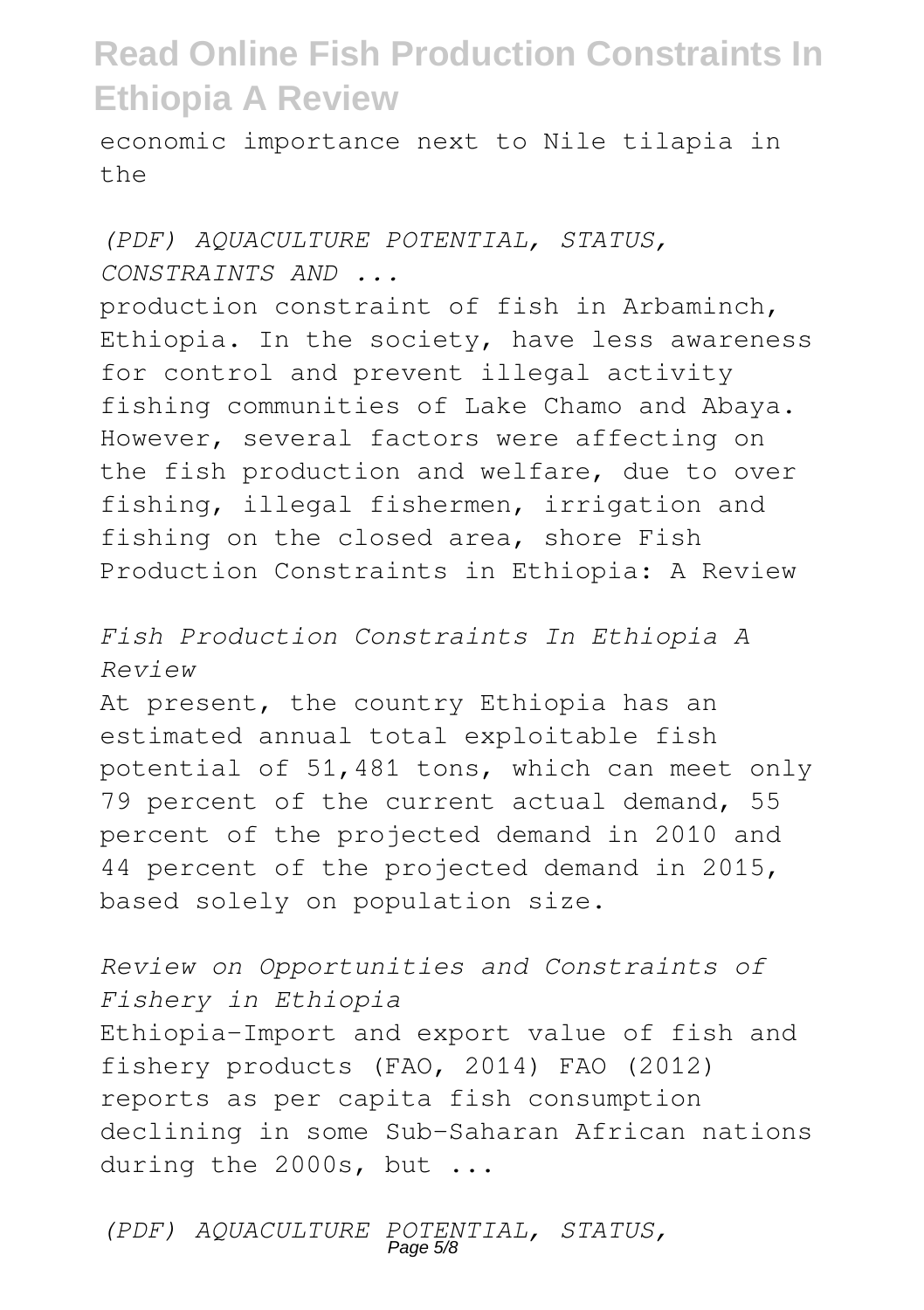*CONSTRAINTS AND ...*

There are also a large number of crocodiles and hippopotamus population in Gemere lake. True, due to various constraints, Ethiopia has not been able to exploit its huge fish potential effectively and efficiently. That is why the government has planned to invest extensively in fish production during the second Growth and Transformation Plan (GTP).

#### *Ethiopia: Exploiting Untapped Fish Production Potential*

Read Free Fish Production Constraints In Ethiopia A Review(GTP). Ethiopia: Exploiting Untapped Fish Production Potential Lack of fishing gear and motorized boat were the top two ranked constraints. Fish production and fishery system of Denbi reservoir was characterized by low inputs and low production resulting Page 12/29

#### *Fish Production Constraints In Ethiopia A Review*

Some of the major constraints to the development of commercial aquaculture in Ethiopia are: Lack of fish farming tradition; Competition from capture fisheries; Poor purchasing power of the citizens; Poor human and institutional capacity; Lack of training and extension support.

*FAO Fisheries & Aquaculture - Country Profile* The aim of the present study is to asses fish production and marketing system in lake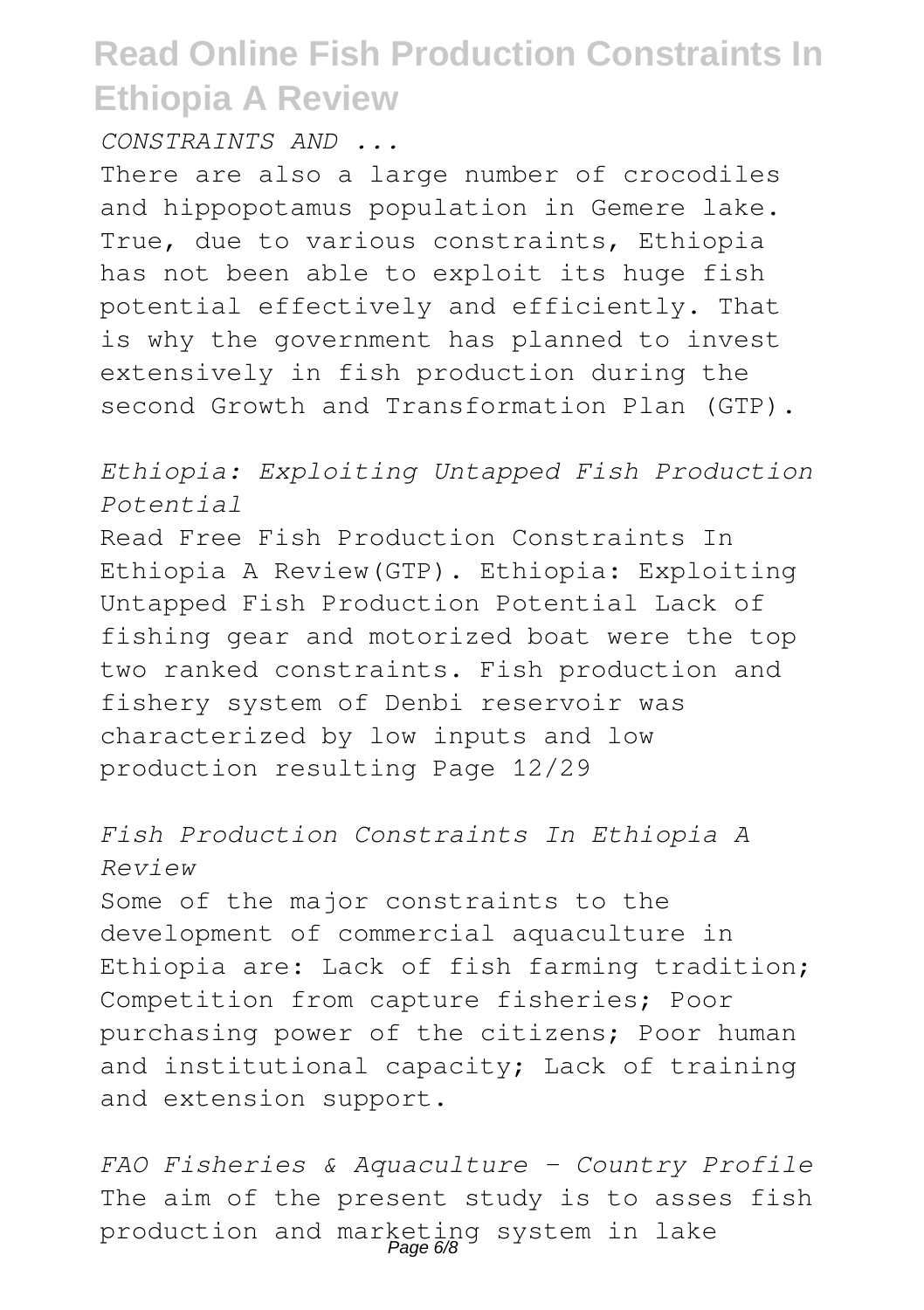Hawassa and to identify the major constraints of fish production and marketing system in lake Hawassa.

#### *(PDF) ASSESSMENT OF FISH PRODUCTION AND MARKETING SYSTEM ...*

By mhamed| October 7, 2019. Customer problem. Ethiopia lacks commercial fish productions, with fish imports amounting to about 1600 MT/year and per capita fish consumption of only 240 gr par annum. Solution to the problem. Product & Services. Farm Produce: vegetables, banana, mango, alongside high value plants like bio-produced AloeVera with Seedling and Tree Schooling (as later step).

#### *Fish farming in Ethiopia*

Despite the known water and fish potential of the region, fish production is very low. Major factors contributing to a reduction in fish production in the region include inefficient fishing gears, poor transportation access, poor postharvest handling, low price at the landing site, and improper market place.

#### *Assessment of Factors Affecting Fish Production and ...*

preference, fish handling, processing and preservation techniques, fish marketing, fish production trends, fishing efforts and fishery production constraints were collected. Simple descriptive statistics (frequency count, percentage, mean and Page 7/8